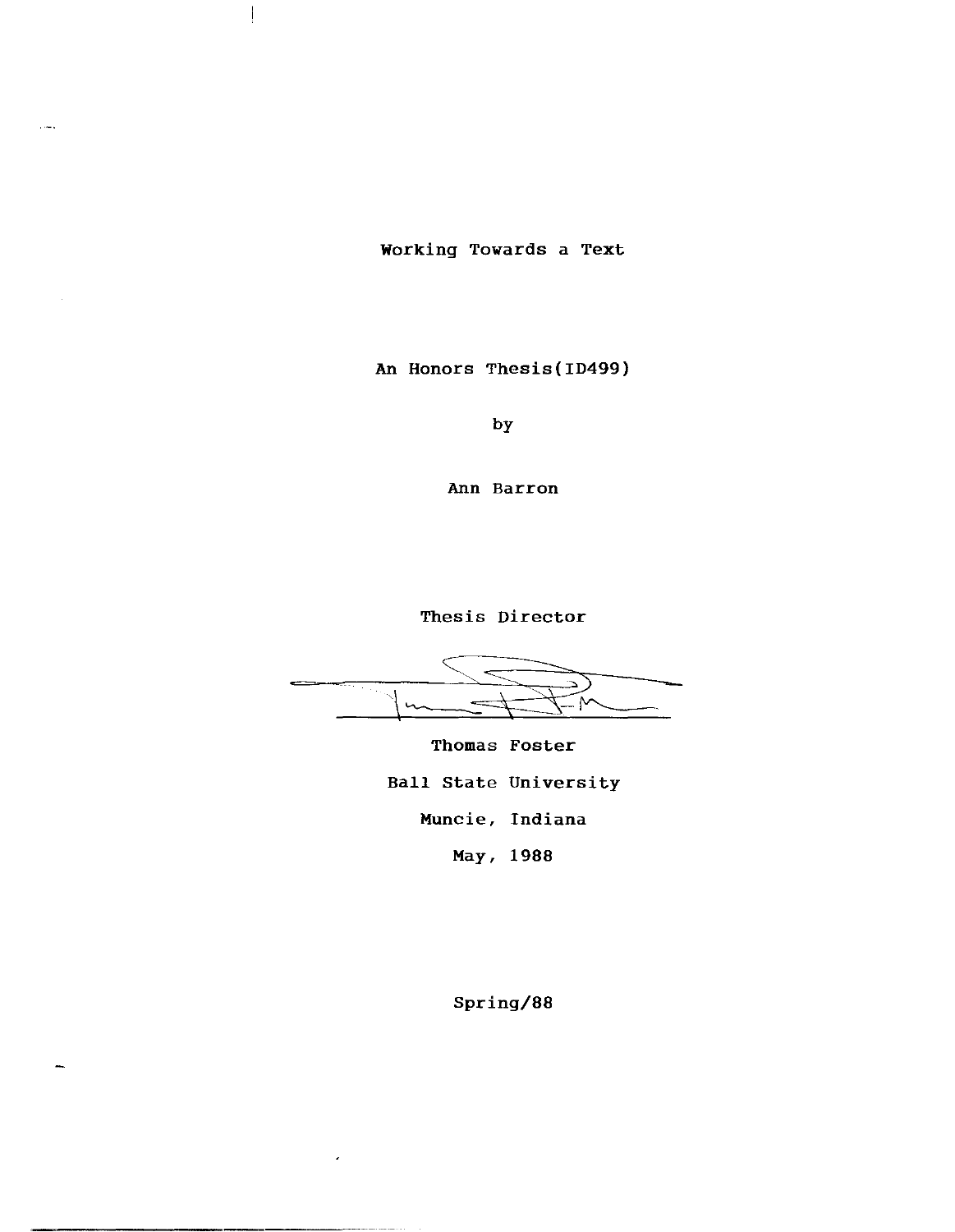$\sim \rho \mathcal{Z}^4$  $\frac{1}{1+30}$  $\label{eq:2.1} \frac{1}{2} \frac{1}{2} \frac{1}{2} \frac{1}{2} \frac{1}{2} \frac{1}{2} \frac{1}{2} \frac{1}{2} \frac{1}{2} \frac{1}{2} \frac{1}{2} \frac{1}{2} \frac{1}{2} \frac{1}{2} \frac{1}{2} \frac{1}{2} \frac{1}{2} \frac{1}{2} \frac{1}{2} \frac{1}{2} \frac{1}{2} \frac{1}{2} \frac{1}{2} \frac{1}{2} \frac{1}{2} \frac{1}{2} \frac{1}{2} \frac{1}{2} \frac{1}{2} \frac{1}{2} \$ 

## Working Towards a Text

Logic was instrumental in my decision to make philosophy my second major, and as such logic was chosen as the focus of my Senior Honors Project. I had acquired some knowledge of the subject already through my regular course studies, as well as gained information from a quarter spent as a teaching assistant. My courses in logic included Introduction to Logic and Advanced Logic, and my assistantship was spent helping students, creating tests, and grading homework and tests. Despite my familiarity with the subject, I wished to expand on this area of philosophy that is so intrinsically important to the whole discipline of philosophy. My project consisted of helping to organize information that will be included in a logic text and to begin examining and critiquing some of the content to be contained in the text. This introductory logic text is being undertaken by my advisor for this project, Dr. Thomas Foster from the Department of Philosophy. This process has been long and sometimes frustrating, involving some change in directions, but it has been productive. The process consisted, basically, of studying notes, breaking these notes down into units, and asking questions about each unit. This entire process involved, especially, studying and criticizing Dr. Foster's initial rough draft.

The project got under way when I retrieved my old notes from their "hiding place" and looked them over again. Not only did I reread them, but then I began to outline them, picking out what I felt to be the main points, important subpoints, and examples. Next, my project advisor, Dr. Foster, gave me six other sets of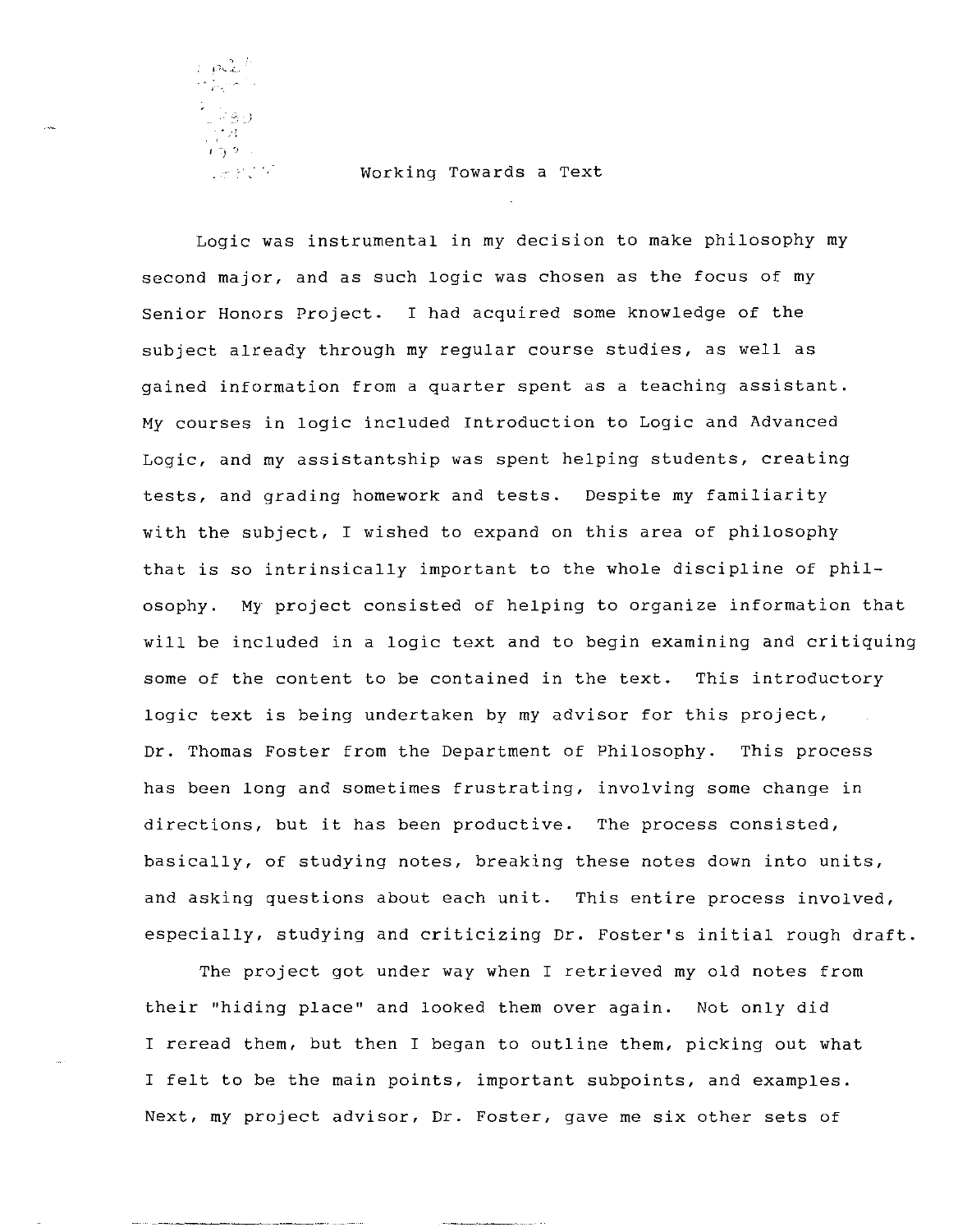class notes from fellow assistants of Introduction to Logic. These were submitted to the same treatment - reading and outliningand some common points began to appear. So, to find an organizational structure from which to begin, I synthesized the seven outlines into one main outline from which the major topics for discussion would be lifted. This was time-consuming, oftentimes redundant, and somewhat mechanical, incorporating periodic meetings with my advisor as well as an extensive session of sorting out materials and goals.

Then came a change of direction. According to Dr. Foster's wishes, the main points were not to be taken from this process of outlining, but were to be determined by the order that everyday lectures were given; hence, the organization of the book should approximate the order of class lecture. He then gave to me his breakdown of the day-to-day lectures plus some of his notes on the topics discussed there. In this way, he both outlined the course and book while he began to write rough drafts of the material. From this possible structure of the book, units are to be separated which will hopefully serve as chapters. I then applied the materials synthesized from the seven sets of students' notes to the breakdown that Dr. Foster had provided for me.

\_After groupiag the class notes for each unit, the bulk of the project began. I was to ask questions about the information contained in each unit, probing into all areas of the subject: defining, clarifying, expanding, simplifying. Questions were to be written on separate sheets of paper for clarity. To stimulate the inquiry, I was given a series of questions to repeatedly ask myself: What is the subject that is being discussed? What does

2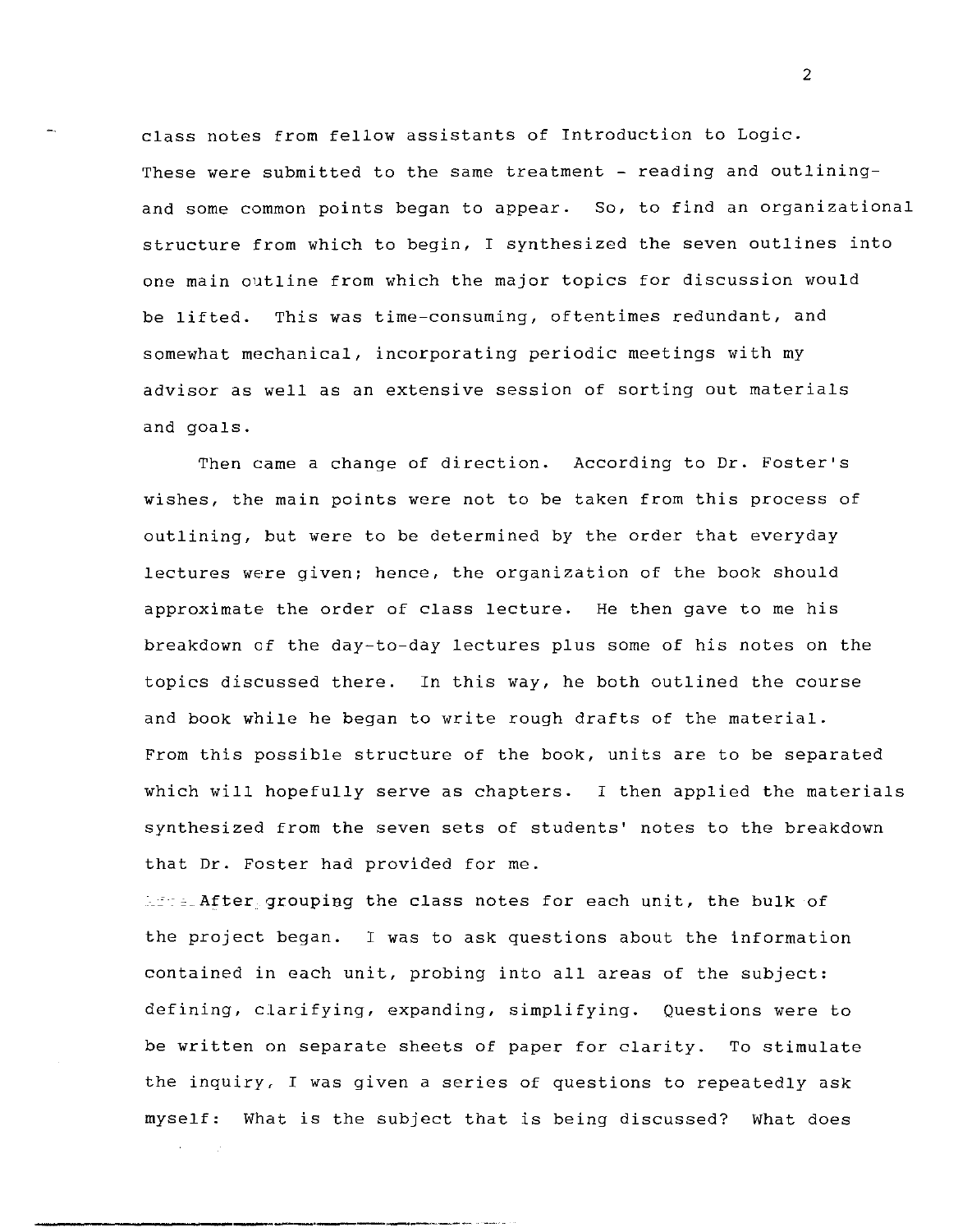it show? Where does it belong? What exactly is going on here? Can lecture from this? If not, why not? What is missing?

Although there was less time spent on questioning the first time through then on outlining and organizing notes, the questioning procedure was more difficult for me. Since I already had some knowledge of the subject matter, I had to try to clear my mind and ask questions as if I was, once again, an Introduction to Logic student for the first time. Still, despite having some knowledge of the subject, I viewed myself primarily as a novice. As a result, there was at first a hesitation to question the work of someone with obviously more knowledge of the subject than I comparatively knew. This lack of confidence caused our one-hour weekly sessions to be less productive than they could have been, and, although some changes in the material for the units were made ( whether organization, structure, or content) few of these changes were important.

But by the end of the first reading, breaking down and questioning all the material, I began to see a difference in the quality of the questions, in the importance of the questions. I recognized that the questioning process was becoming easier and more productive, so I continued going through the material, assessing, for a second time, what was missing or unclear in each of the units. I began to find that not only was the quantity of questions increasing considerably, but the quality of the questions also became better, more interesting, more focused, and more productive for conversation and text. My improving confidence ( due probably to my increasing knowledge ) led to less hesitation, and the questions themselves were more detailed, probing, and to the point; the result was increased volume as well as improved content of questions. To better handle the expanding amount

3